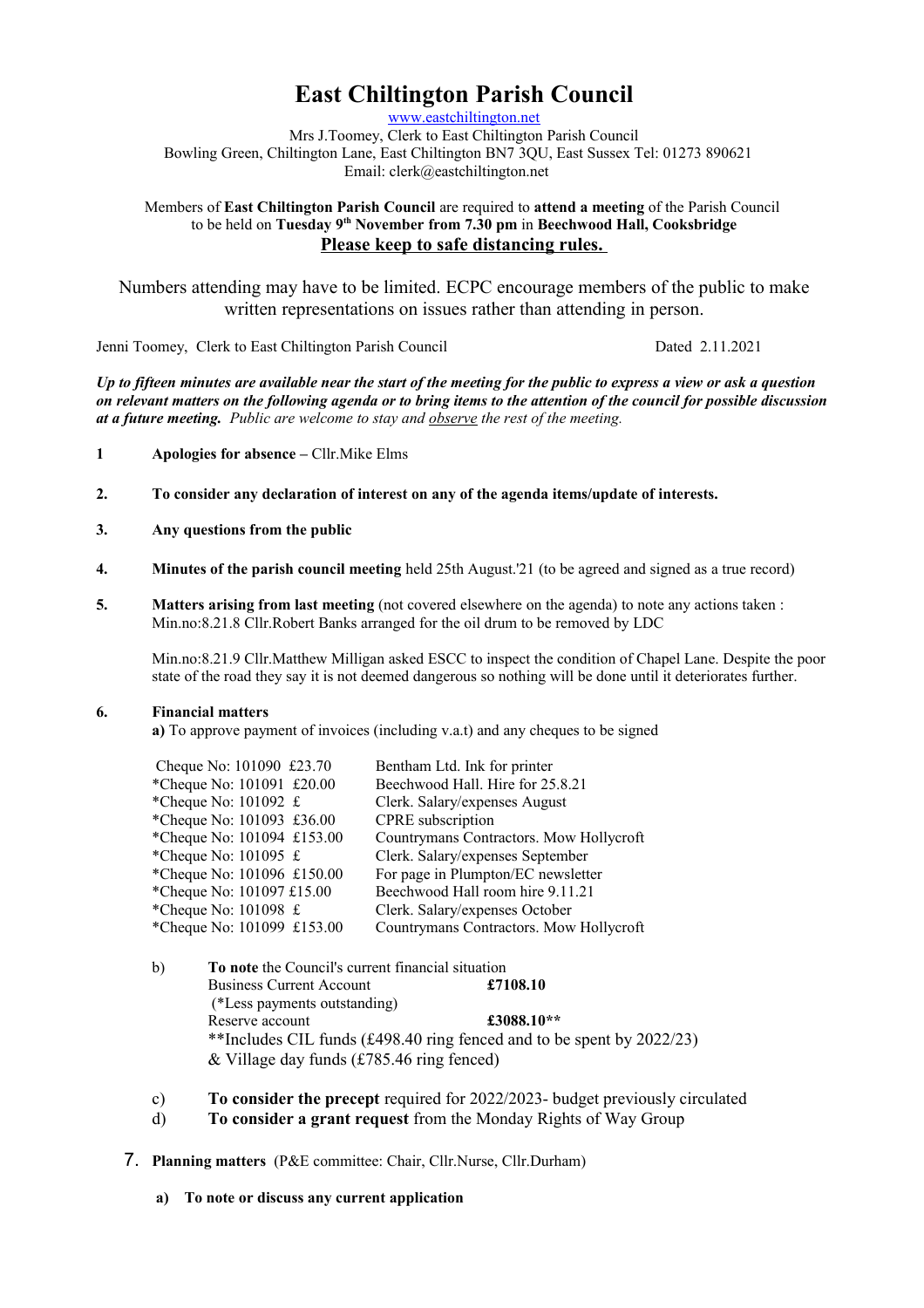**LW/21/0586** Land Opposite Junction Between Mill Lane And Gradwell End, South Chailey Advertisement Consent Application - 2 X Non-illuminated marketing banner signs to be displayed for a limited time period of 9 months or less - *objection*

## **b) To note any decisions by LDC:**

**LW/21/0586** Land Opposite Junction Between Mill Lane And Gradwell End, South Chailey Advertisement Consent Application - 2 X Non-illuminated marketing banner signs to be displayed for a limited time period of 9 months or less - *granted*

**LW/21/0001** Mount Pleasant Highbridge Lane East Chiltington: Conversion and extension of redundant forge to dwelling house and demolition of redundant outbuildings *– granted*

**To Note:** Agricultural Prior Notification Building SDNP/21/03470/APNB The Whitehouse, Novington Lane - Creation of a new agricultural building 30.48m by 15.25 and 7.3m in height to be used for the storage of straw and agricultural machinery

**LW/21/0262** Land Adjacent Nolands Farm, Station Road, Plumpton Green: Outline application for the demolition of 2 No. existing dwellings and outbuildings and the erection of up to 89 No. residential dwellings, including 40% affordable housing, village business hub, provision of pedestrian and vehicular access, open space, associated infrastructure and landscaping at Nolands Farm, Plumpton Green, all matters reserved except access*– still awaiting a decision*

# **c) Any update on the LDC call for sites – EC2 and EC11**

## **8. To consider any reports:**

## **Finance & Staffing:** Cllr.David

**Communications/website:** Cllr.Goodenough

**Magazine:** Cllr.Funnell

**Environment/Litter pick:** Cllr.Nurse

**Community events/**: Cllr.Elms

To follow up on proposals by Plumpton PC for jubilee 2022 celebrations, soap box derby and jubilee album. Lighting of Beacon basket with Hamsey PC

**Highways, Verges:** through the clerk to ESCC Cllr.Milligan

Note: Chair will attend an ESCC highways meeting at Plumpton VH. 10am, 11.11.21. Issues to raise will include the flooding problems at Kemps Cottage and at the rail bridge in Novington Lane

- **9. Correspondence received since last meeting**  to note all and agree any actions required.
- **10. TECT (The East Chiltington Trust) –** Any report from Chair/Cllr.David
- **11. To consider the nuisance caused by drone flying from Hollycroft on race days**
- **12. Any update on Data Protection** requirements and Parish website (Accessibility Regulations 2018)
- **13. Items for noting or inclusion on a future agenda.** Remembrance Sunday is 14<sup>th</sup> November. Service in Plumpton PCSO Nick Cox has moved on. New contact :Caroline.Reynolds@sussex.pnn.police.uk Any update on commemorative tree for John Anderson
- **14. The next meeting of the Parish Council will be : January 10th 2022 (subject to conditions at the time)**

signed……………………………………..Mrs J.Toomey , Clerk to East Chiltington Parish Council